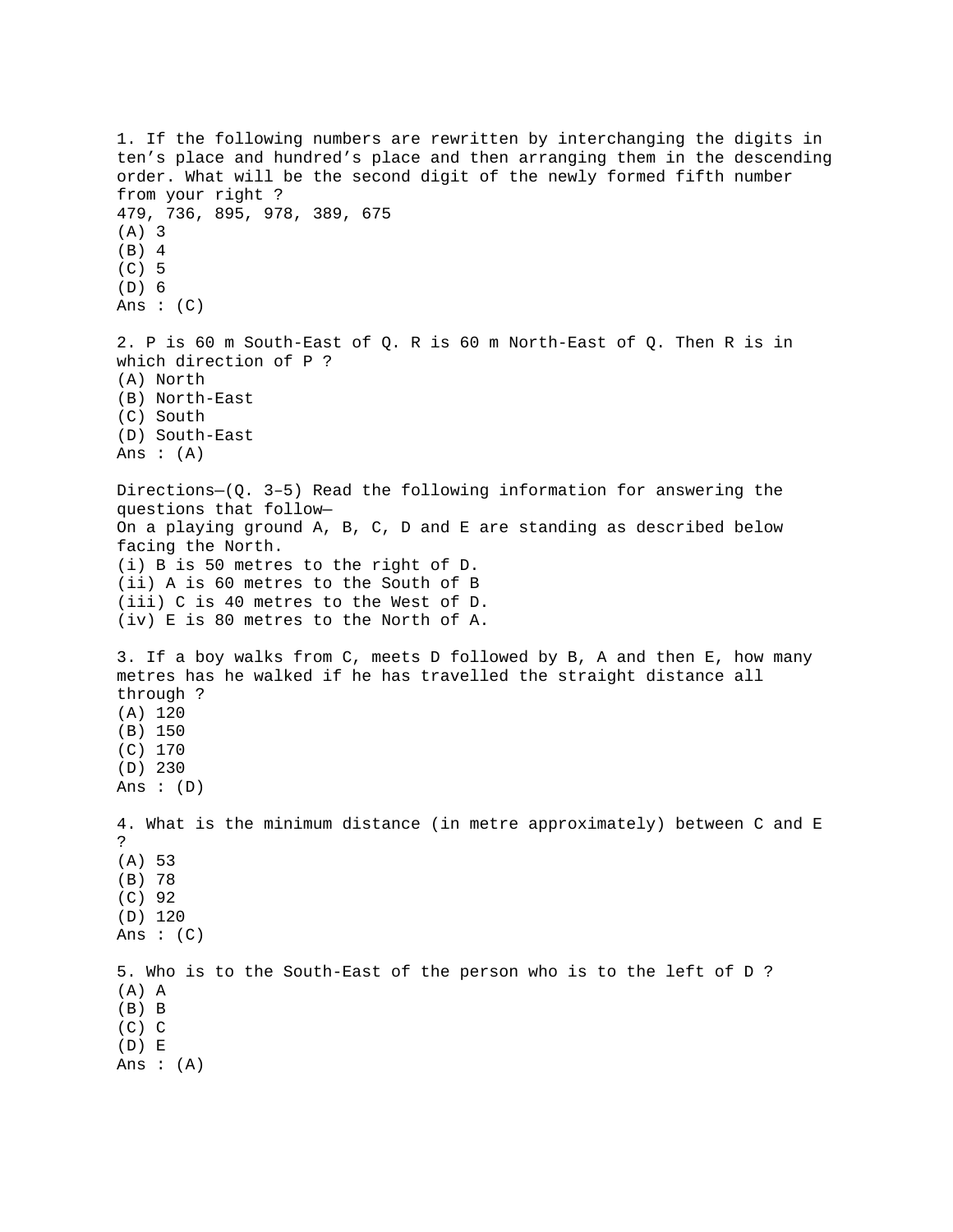6. A man was walking in the evening just before the sun set. His wife said that, his shadow fell on his right. If the wife was walking in the opposite direction of the man, then which direction the wife was facing ? (A) North (B) West (C) South (D) East Ans  $:(C)$ Directions—(Q. 7–11) In each of the following questions choose the set of numbers from the four alternative sets that is similar to the given set. 7. Given set : (4, 9, 18) (A) (8, 14, 22) (B) (10, 15, 25) (C) (6, 12, 23) (D) (12, 17, 26) Ans : (D) 8. Given set : (10, 14, 17) (A) (4, 11, 14) (B) (9, 12, 15) (C) (8, 13, 18) (D) (6, 9, 12) Ans :  $(A)$ 9. Given set : (7, 27, 55) (A) (21, 35, 52) (B) (18, 42, 65) (C) (16, 40, 72) (D) (13, 30, 58) Ans :  $(C)$ 10. Given set : (39, 28, 19) (A) (84, 67, 52) (B) (52, 25, 17) (C) (70, 49, 36) (D) (65, 45, 21) Ans  $:(A)$ 11. Given set : (246, 257, 358) (A) (233, 343, 345) (B) (273, 365, 367) (C) (143, 226, 237) (D) (145, 235, 325) Ans :  $(A)$ 

Directions- $(Q. 12-16)$  Each question contains six or seven statements followed by four sets of combinations of three. Choose the set in which the statements are logically related.

12. (1) All books are having pages. (2) All kings are having pages. (3) All kings are books.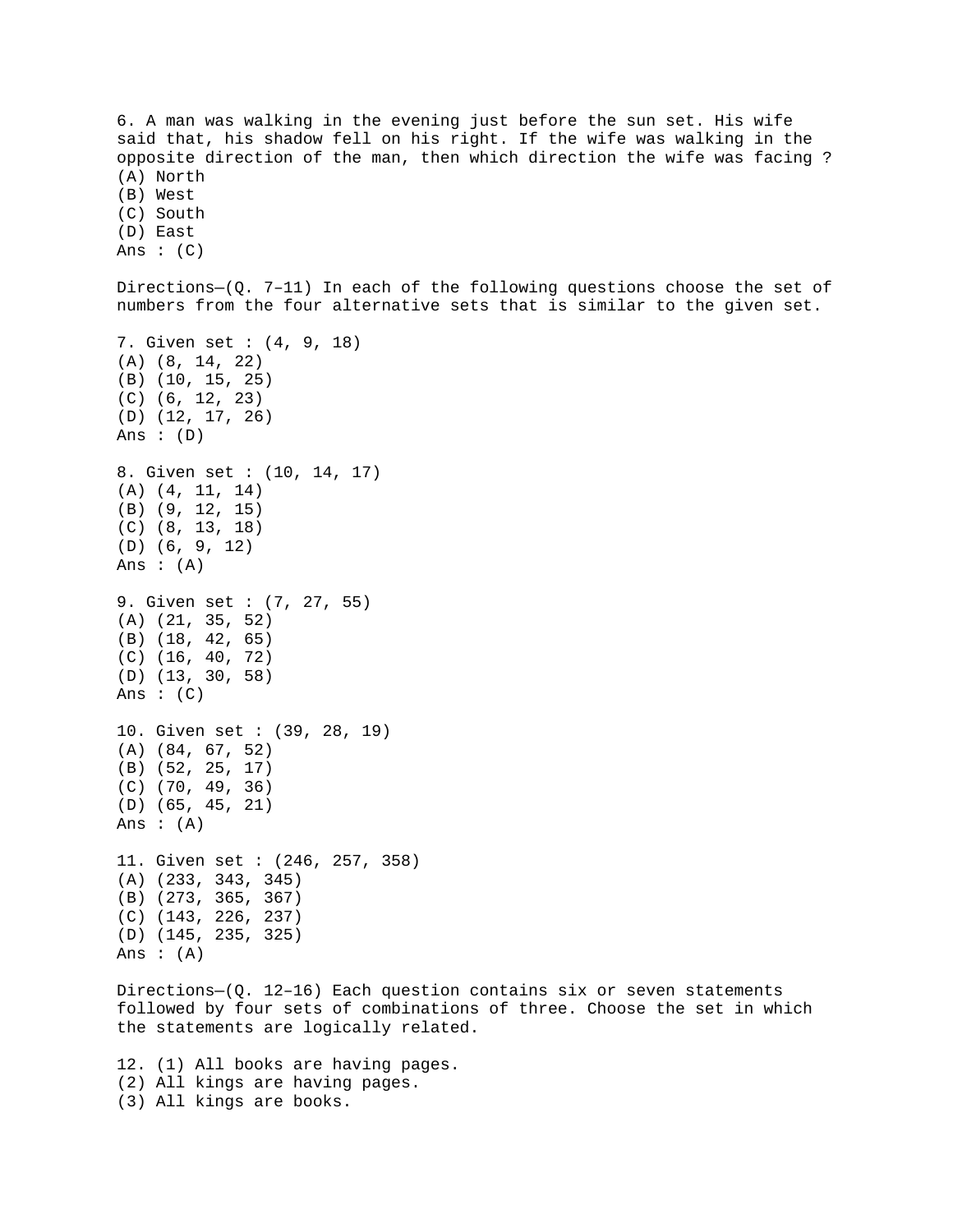```
(4) Some heavy things are having pages. 
(5) Some heavy things are books. 
(6) Some books are heavy. 
(7) Some heavy things are having pages. 
(A) 1, 2, 3 
(B) 6, 1, 4 
(C) 4, 6, 1 
(D) 1, 5, 7 
Ans : (D)13. (1) No athletes are vegetarians. 
(2) All cricket players are athletes. 
(3) Some athletes play cricket. 
(4) Some cricket players are vegetarians. 
(5) No cricket player is a vegetarian. 
(6) All athletes are vegetarians. 
(A) 1, 2, 5 
(B) 3, 4, 1 
(C) 1, 5, 2 
(D) 2, 5, 6 
Ans :(A)14. (1) All grandmothers cook well. 
(2) No man is a grandmother. 
(3) Some men do not cook well. 
(4) All those who cook well are men. 
(5) No one who cooks well is a man. 
(6) All those who cook well are grandmothers. 
(7) Some men are not grandmothers. 
(A) 2, 6, 5 
(B) 2, 5, 6 
(C) 1, 4, 2
(D) 6, 4, 7 
Ans : (B)15. (1) Looting is a crime. 
(2) Some crooked people are criminals. 
(3) All those involved in looting are criminals. 
(4) Some crooked people are involved in looting. 
(5) All criminals are looked down in society. 
(6) Some crooked people are not criminals. 
(A) 1, 4, 6 
(B) 3, 6, 2 
(C) 1, 2, 6 
(D) 3, 4, 2 
Ans : (D) 
16. (1) Some women are those who are successful in life. 
(2) Some men are those who have patience. 
(3) No man is a woman. 
(4) All those who have patience are successful in life. 
(5) Some who are successful in life are men. 
(6) Some men are not those are successful in life. 
(A) 1, 3, 6
```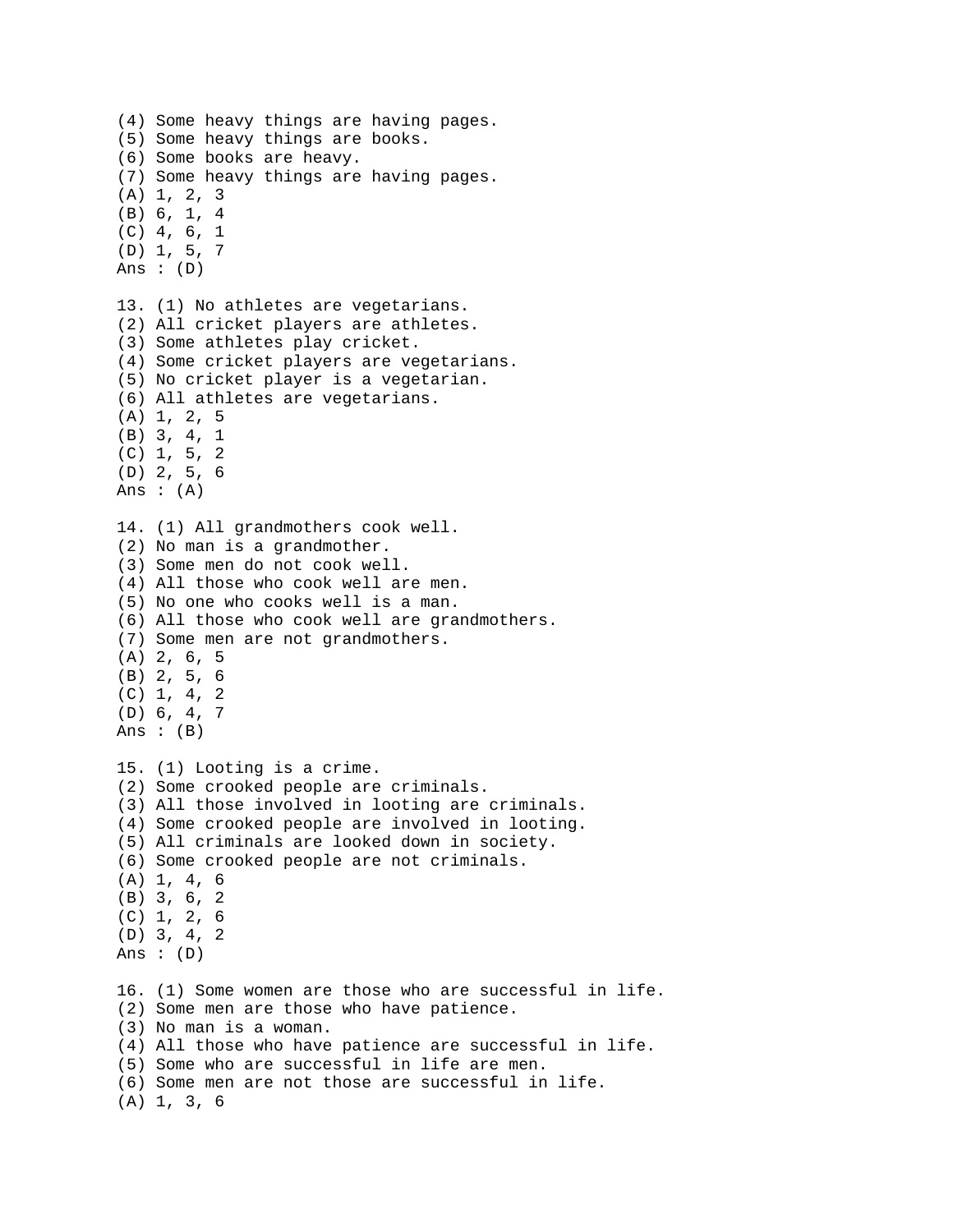(B) 4, 2, 6 (C) 1, 5, 3 (D) 2, 4, 5 Ans :  $(B)$ Directions– $(Q. 17-21)$  Each of the questions below consists of a question and two statements numbered (I) and (II). You have to decide whether the data provided in the statements are sufficient to answer the question. Give answers— (A) If the data in statement (I) alone are sufficient to answer the question, while the data in statement (II) alone are not sufficient to answer the question; (B) If the data in statement (II) alone are sufficient to answer the question, while the data in statement (I) alone are not sufficient to answer the questions; (C) If the data even in both statements (I) and (II) together are not sufficient to answer the question; (D) If the data in both statement (I) and (II) together are necessary to answer the question. 17. In which direction is Mahatmaji's statue facing ? I. The statue is towards the northern end of the city. II. The statue's shadow falls towards East at 5 O'clock in the evening. Ans :  $(C)$ 18. What is the total number of pupils in the final year class ? I. The number of boys in the final year class is twice as much as the number of girls in that class. II. The sum of the ages of all the pupils in the class is 399 years and their average age is 19 years. Ans :  $(B)$ 19. Who is the tallest among A, B, C and D ? I. A is taller than C. II. B is taller than C and D. Ans :  $(C)$ 20. How many Sundays are there in a particular month of a particular year ? I. The month begins on Monday. II. The month ends on Wednesday. Ans :  $(D)$ 21. What is the total number of pages in this book ? I. I counted 132 pages from the beginning of this book. II. My wife counted 138 pages starting from the end of the same book. Ans  $: (C)$ Directions- $(Q. 22-26)$  In each of the questions given below, there is a

statement followed by three assumptions numbered I, II and III. An assumption is something supposed or taken for granted. You have to consider the statement and assumptions and then decide, which of the assumption(s) is/are implicit in the statement.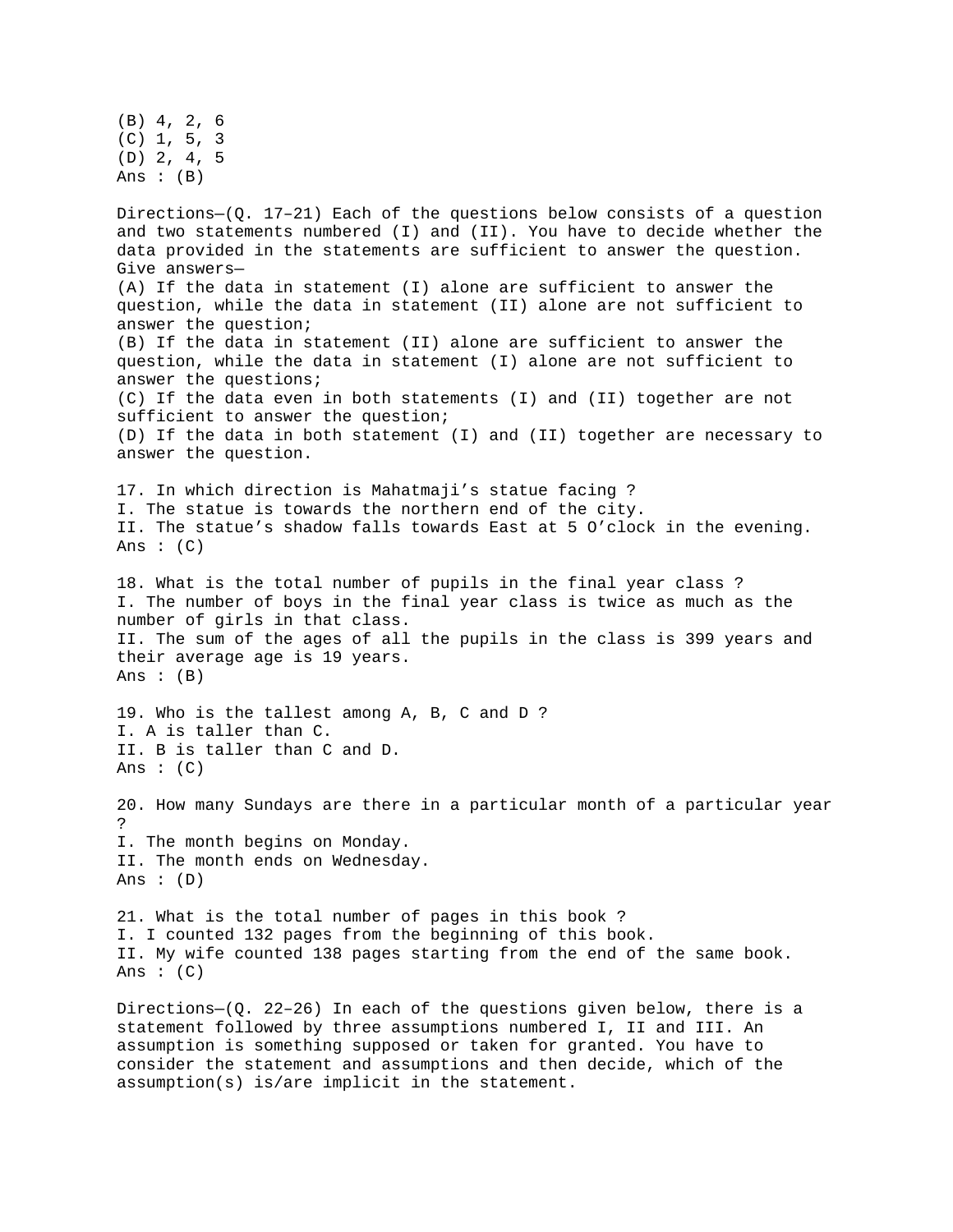22. Statement : During pre-harvest kharif seasons, the government has decided to release vast quantity of foodgrains from FCI. Assumptions :I. There may be a shortage of foodgrains in the market during this season. II. The kharif crop may be able to replenish the stock of FCI. III. There may be a demand from the farmers to procure kharif crop immediately after harvest. (A) None is implicit (B) Only I and II are implicit (C) Only II and III are implicit (D) All are implicit Ans :  $(D)$ 23. Statement : To improve the employment situation in India, there is a need to recast the present educational system towards implementation of scientific discoveries in daily life. Assumptions :I. The students after completing such education may be able to earn their livelihood. II. This may bring meaning of education in the minds of the youth. III. The state may earn more revenue as more and more people will engage themselves in self employment. (A) Only I and II are implicit (B) Only III is implicit (C) Only I and III are implicit (D) None is implicit Ans :  $(A)$ 24. Statement : To increase profit, the oil exporting countries decided to reduce the production of crude by 5 million barrels per day. Assumptions :I. The price of crude may increase due to less production. II. The demand of crude may remain same in future. III. Other countries may continue buying crude from these countries. (A) All are implicit (B) Only II and III are implicit (C) Only I and II are implicit (D) None is implicit Ans :  $(C)$ 25. Statement : "We do not want you to see our product on newspaper, visit our shop to get a full view." – an advertisement. Assumptions :I. People generally decide to purchase any product after seeing the name in the advertisement. II. Uncommon appeal may attract the customers. III. People may come to see the product. (A) All are implicit (B) None is implicit (C) Only II and III are implicit (D) Only I and II are implicit Ans :  $(A)$ 26. Statement : The Reserve Bank of India has directed the banks to refuse fresh loans to major defaulters. Assumptions :I. The banks may still give loans to the defaulters. II. The defaulters may repay the earlier loan to get fresh loan.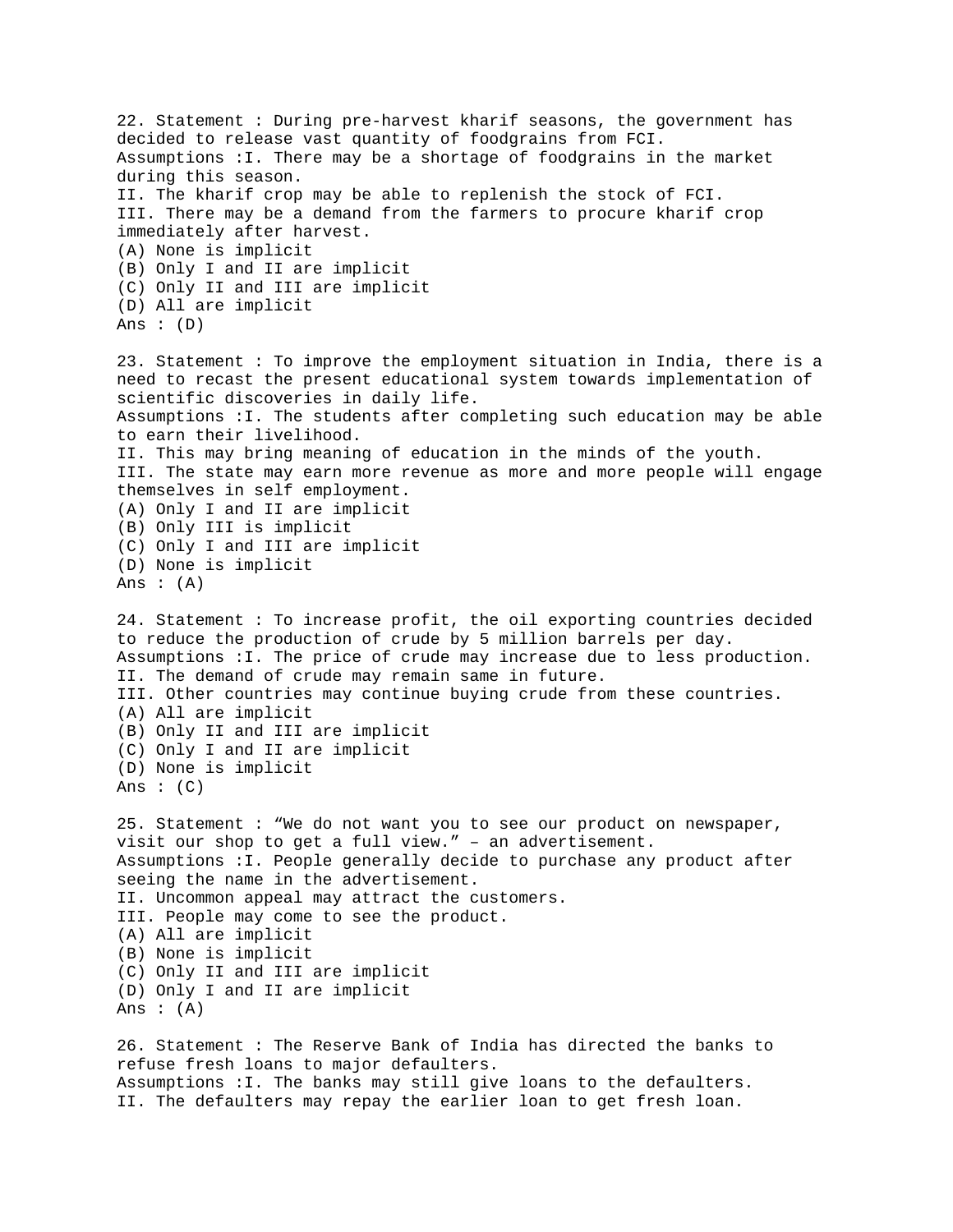III. The banks may recover the bad loans through such harsh measures. (A) All are implicit (B) None is implicit (C) Both II and III are implicit (D) Both I and II are implicit Ans  $: (C)$ Directions—(Q. 27–31) In questions given below, statements 1 and 2 are followed by conclusions I and II. Taking the statements to be right although they may seem at variance with commonly accepted facts, mark your answers as under— (A) If only conclusion I follows. (B) If only conclusion II follows. (C) If both I and II follows. (D) Neither I nor II follows. 27. Statements :1. All hands are machines. 2. All machines are wheels. Conclusions :I. All wheels are hands. II. All hands are wheels. Ans :  $(B)$ 28. Statements :1. Some buds are leaves. 2. Some leaves are red. Conclusions : I. Some buds are red. II. Some leaves are not buds. Ans  $: (B)$ 29. Statements : 1. Some stones are shells. 2. All shells are pearls. Conclusions :I. Some stones are pearls. II. All pearls are shells. Ans :  $(A)$ 30. Statements :1. Brown is red and blue is green. 2. Green is pink and yellow is red. Conclusions : I. Yellow is brown. II. Pink is blue. Ans : (C) 31. Statements : 1. Merchants who do not own cars do not have bicycles either. 2. Those who do not have bicycles have tricycles. Conclusions :I. Some merchants have only tricycles. II. No one has both, the car and the tricycles. Ans :  $(D)$ Directions—(Q. 32–36) A number arrangement machine, when given a particular input, rearranges it following a particular rule. The following is the illustration of the input and the stages of arrangement. Input : 245, 316, 436, 519, 868, 710, 689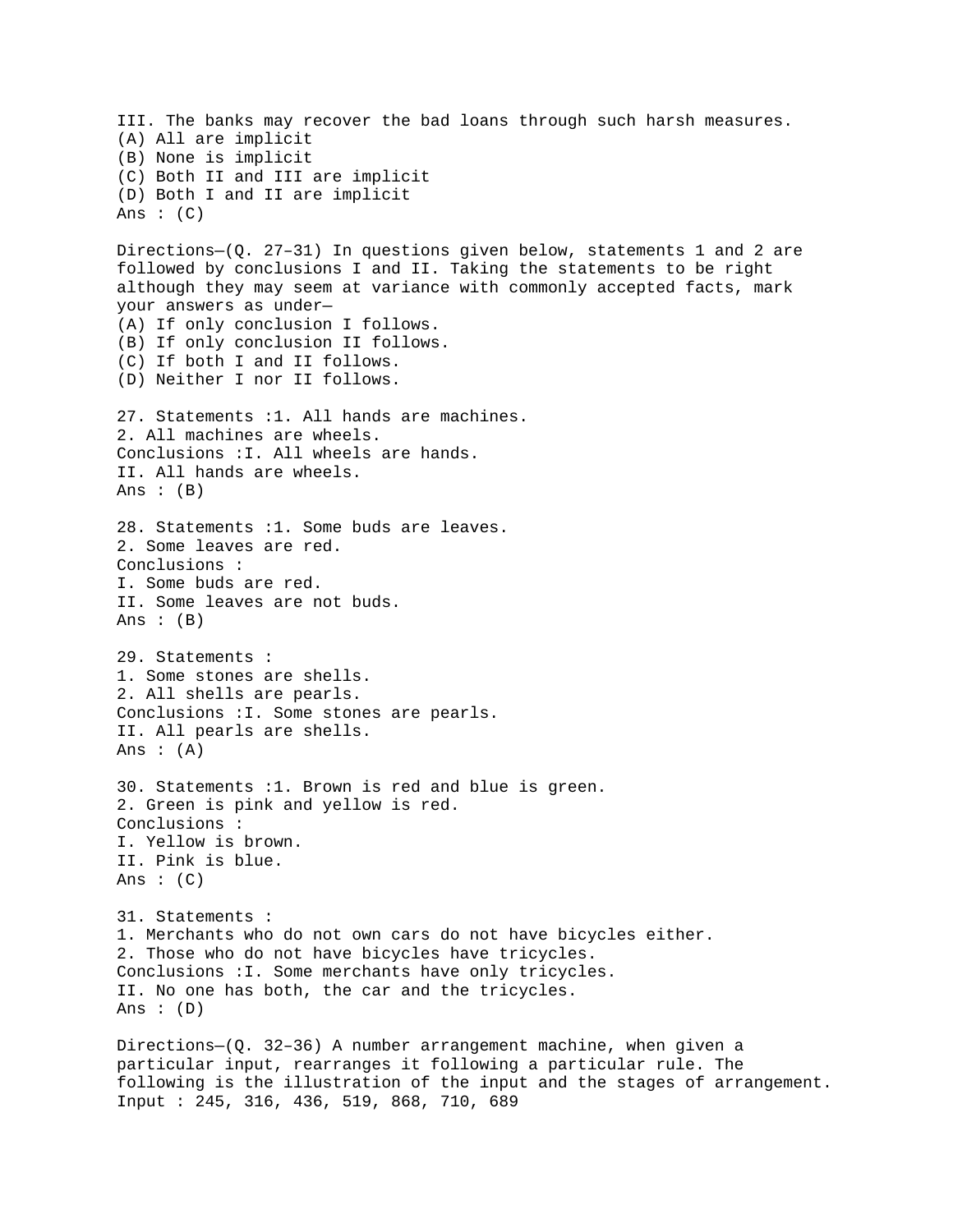Step I : 710, 316, 436, 519, 868, 245, 689 Step II : 710, 316, 245, 519, 868, 436, 689 Step III : 710, 316, 245, 436, 868, 519, 689 Step IV : 710, 316, 245, 436, 519, 868, 689 Step IV is the last step of input. 32. If 655, 436, 764, 799, 977, 572, 333 is the input which of the following steps will be '333, 436, 572, 655, 977, 764, 799' ? (A) II (B) III (C) IV (D) I Ans : (B) 33. How many steps will be required to get the final output from the following input ? Input : 544, 653, 325, 688, 461, 231, 857 (A) 5 (B) 4 (C) 3 (D) 6 Ans  $: (A)$ 34. For the given input, which of the following will be third step ? Input : 236, 522, 824, 765, 622, 463, 358 (A) 522, 236, 765, 824, 622, 463, 358 (B) 522, 622, 236, 824, 765, 463, 358 (C) 522, 622, 236, 765, 824, 463, 358 (D) 522, 622, 236, 463, 824, 765, 358 Ans :  $(C)$ 35. If following is the second step for an input, what will be the fourth step ? Step II : 620, 415, 344, 537, 787, 634, 977 (A) 620, 415, 344, 537, 634, 787, 977 (B) 620, 415, 344, 634, 537, 787, 977 (C) 620, 415, 344, 634, 787, 537, 977 (D) Can't be determined Ans :  $(B)$ 36. Which of the following is the last step for the following input ? Input : 473, 442, 735, 542, 367, 234, 549 (A) 234, 442, 542, 473, 735, 367, 549 (B) 234, 442, 542, 735, 473, 367, 549 (C) 234, 442, 542, 473, 367, 735, 549 (D) 234, 442, 542, 735, 367, 473, 549 Ans  $:(A)$ Directions—(Q. 37–41) Read the following information carefully and answer the questions given below it— (1) There is a group of six persons A, B, C, D, E and F in a family. They are Psychologist, Manager, Lawyer, Jeweller, Doctor and Engineer. (2) The doctor is the grandfather of F, who is a Psychologist. (3) The Manager D is married to A.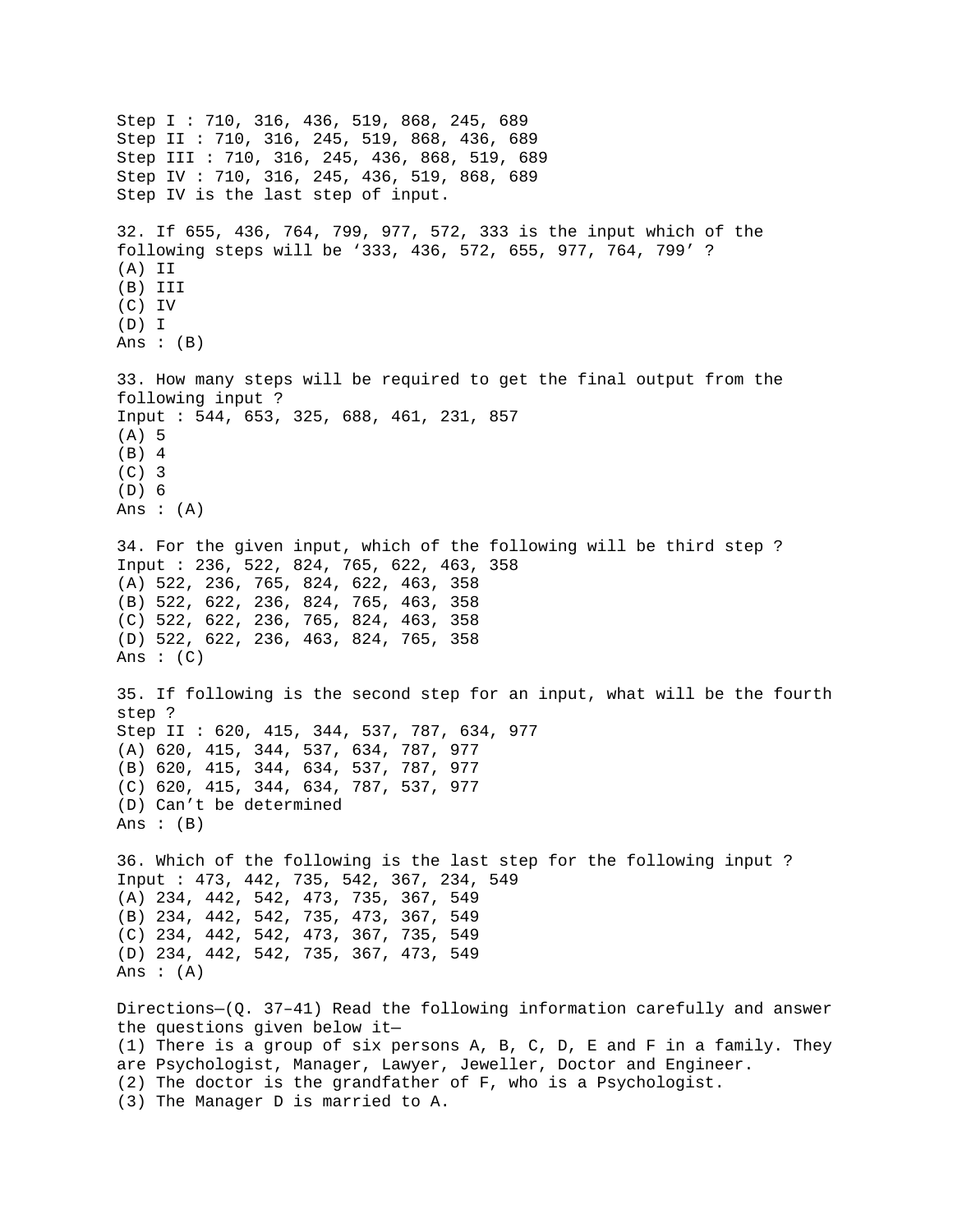```
(4) C, the Jeweller, is married to the Lawyer. 
(5) B is the mother of F and E. 
(6) There are two married couples in the family. 
(7) The Psychologist is a female while Engineer is a male. 
37. What is the profession of E ? 
(A) Doctor 
(B) Engineer 
(C) Manager 
(D) Psychologist 
Ans : (B)38. How is A related to E ? 
(A) Brother 
(B) Uncle 
(C) Father 
(D) Grandfather 
Ans : (D) 
39. How many male numbers are there in the family ? 
(A) One 
(B) Three 
(C) Four 
(D) Two 
Ans : (B) 
40. What is the profession of A ? 
(A) Doctor 
(B) Lawyer 
(C) Jeweller 
(D) Manager 
Ans :(A)41. Which of the following is one of the pairs of couples in the family ? 
(A) AB 
(B) AC 
(C) AD 
(D) AE 
Ans : (C)42. Three of the following four are alike in a certain way and so form a 
group. Which is the one that does not belong to that group ? 
(A) Papaya 
(B) Mango 
(C) Jackfruit 
(D) Watermelon 
Ans : (C)43. Three of the following four are similar in relation to their 
positions in the English alphabet and hence form a group. Which one does 
not belong to that group ? 
(A) SPEAK : PZVKH 
(B) HUSKY : BPGFS 
(C) BRAIN : MRZIY
```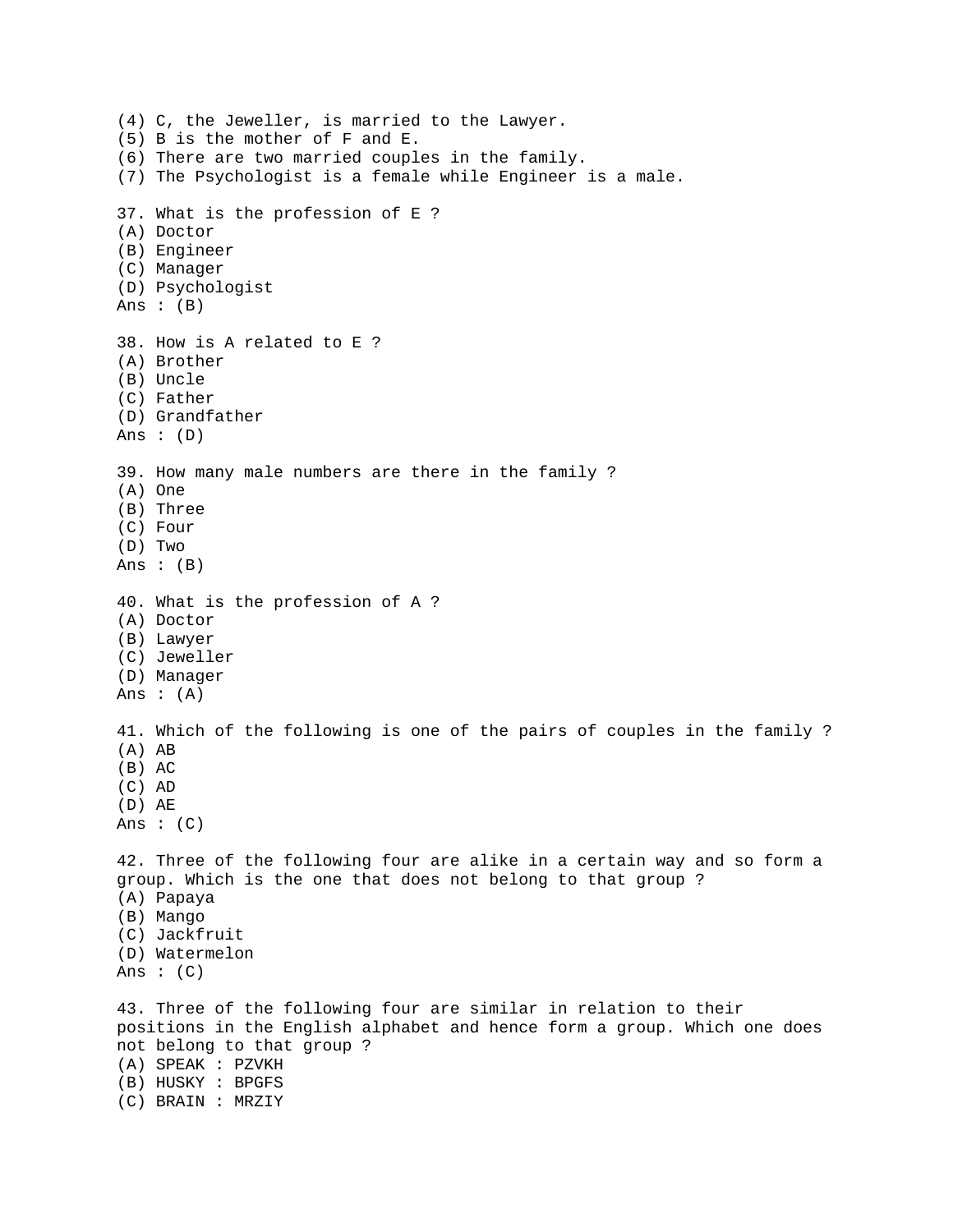(D) BREAK : PZVIY Ans  $: (B)$ 44. Three of the following four groups of letters are alike in some way while one is different. Find out which one is different ? (A) DJWR (B) EKXR (C) KQDX (D) AGTN Ans  $:(A)$ 45. Four groups of letters are given below. Three of them are alike in a certain way while one is different. Choose the odd one. (A) GWOURV (B) LZKMSU (C) SFXPMG (D) JOEHNP Ans :  $(C)$ 46. Four pairs of words are given below out of which the words in all pairs except one, bear a certain common relationship. Choose the pair in which the words are differently related. (A) Watt : Power (B) Ampere : Current (C) Pascal : Pressure (D) Radian : Degree Ans :  $(D)$ 47. Number of letters skipped in between adjacent letters of the series starting from behind are increased by one. Which of the following series observes this rule ? (A) ONLKI (B) OMKIG (C) OMJFA (D) OIGDC Ans  $: (C)$ 48. If the letters of the word 'PROTECTION' which are at odd numbered position in the English alphabet are picked up and are arranged in alphabetical order from left and if they are now substituted by Z, Y, X and so on, beginning from left which letter will get substituted by X ? (A) E (B) O  $(C)$  T (D) I Ans : (D) 49. How many pairs of letters are there in the word OPERATION in which the difference between them is the same as in the English alphabet ? (A) 3 (B) 5 (C) 7 (D) 9 Ans : (C)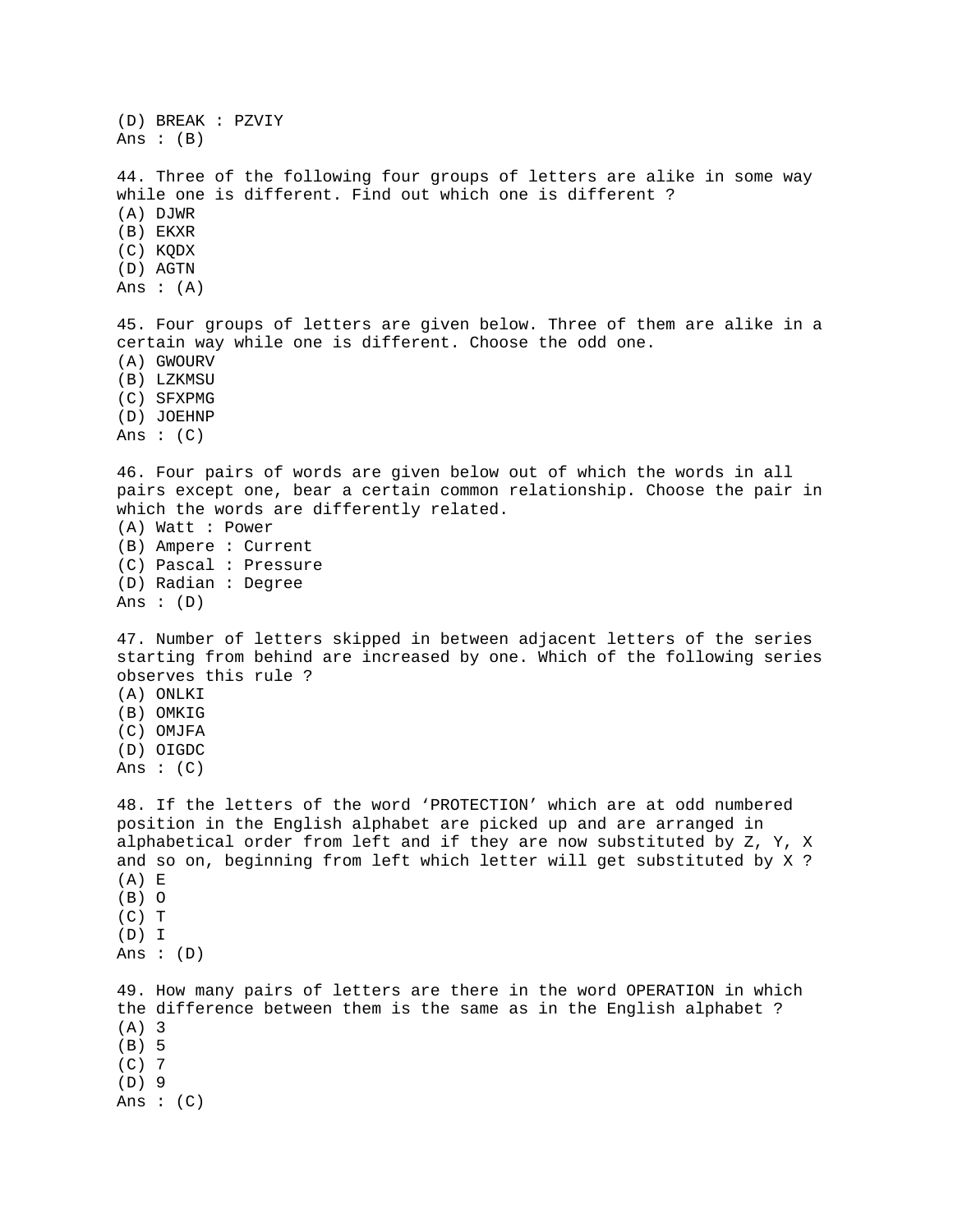50. Arrange the given words in order in which they occur in the dictionary and then choose the correct sequence. (1) Dissipate (2) Dissuade (3) Disseminate (4) Distract (5) Dissociate (6) Dissect (A) 6, 3, 1, 5, 2, 4 (B) 1, 6, 3, 2, 4, 5 (C) 3, 6, 1, 2, 5, 4 (D) 4, 6, 3, 1, 5, 2 Ans  $:(A)$ 51. The letters skipped in between the adjacent letters in the series are followed by equal space. Which of the following series observes this rule ? (A) SUXADF (B) RVZDFG

- (C) HKNGSW (D) RVZDHL
- Ans :  $(D)$

Ans :  $(D)$ 

Directions—(Q. 52–56) In a certain code, letters of English alphabet are coded as given for some words. The numeric code for each letter is given in bracket under coded form and corresponds to the letter in the word in the same serial order, study the coded forms of the given words and find out the rules for their classification. Applying those rules find out the code for the words given in capital letters in the questions that follow— Word Codes FormATE (0) (5) (0) NONE (5) (25) (5) (25) UNIT (30) (5) (30) (5) PIN (5) (10) (5) PAGE (5) (25) (5) (25) OPEN (30) (5) (30) (5) ONE (0) (5) (0) CUT (5) (10) (5) SEAT (5) (15) (15) (5) DEEP (5) (20) (20) (5) 52. VINA (A) (5) (0) (5) (15) (B) (5) (25) (5) (25) (C) (5) (30) (5) (30) (D) (5) (10) (5) (30) Ans  $:(B)$ 53. AGE (A) (0) (15) (0) (B) (15) (15) (15) (C) (0) (10) (10) (D) (0) (5) (0)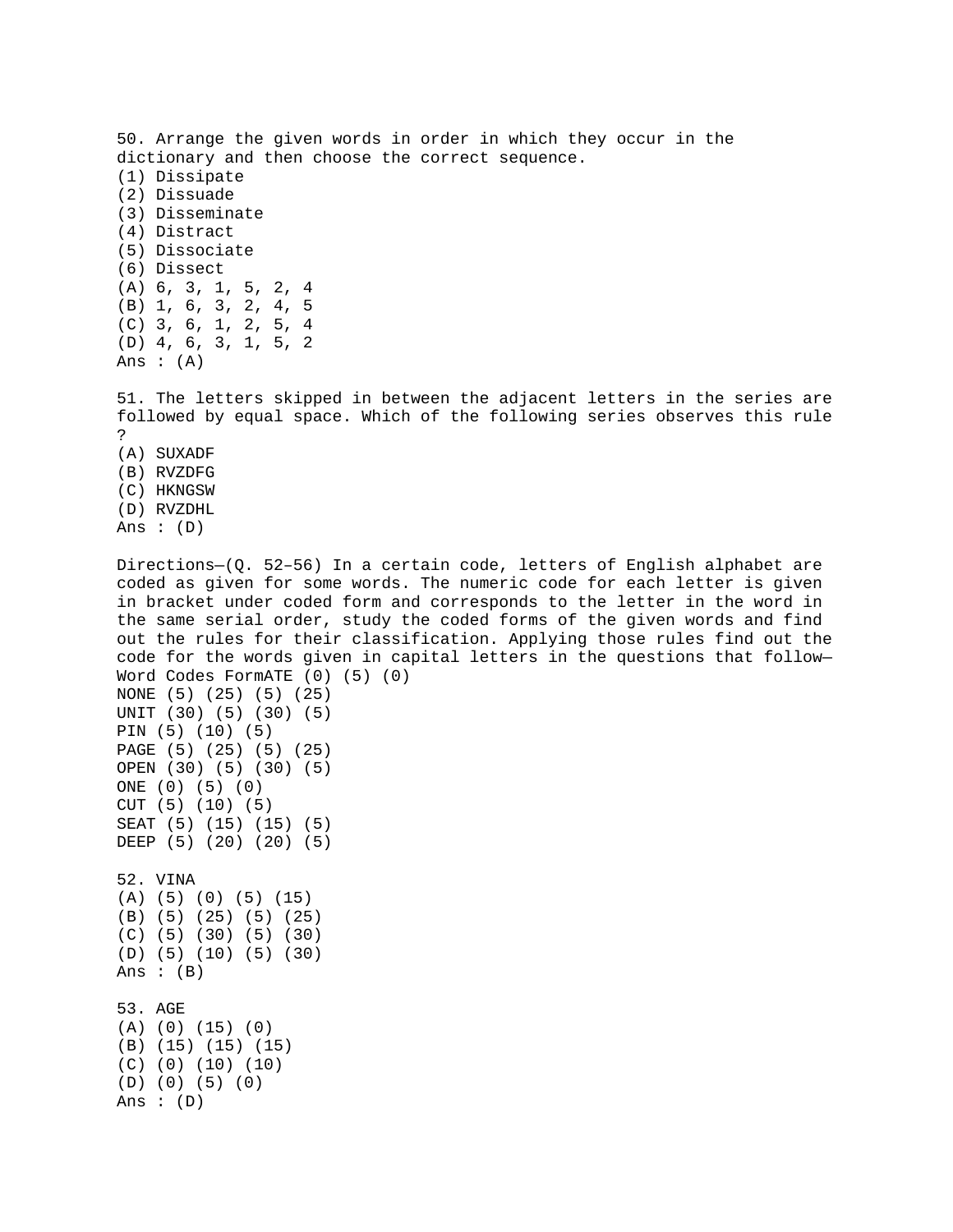54. PEAR (A) (5) (15) (15) (5) (B) (5) (25) (5) (25) (C) (5) (10) (5) (10) (D) (5) (30) (5) (30) Ans :  $(A)$ 55. TIN (A) (0) (5) (0) (B) (5) (0) (5) (C) (0) (10) (0) (D) (5) (10) (5) Ans : (D) 56. UNIT (A) (5) (30) (5) (30) (B) (5) (10) (30) (10) (C) (30) (5) (30) (5) (D) (15) (10) (10) (15) Ans :  $(C)$ 57. If the first and second digits in the squence 7 9 8 4 5 3 6 7 8 3 4 5 are interchanged, also the third and fourth digits, the fifth and sixth digits and so on which digit would be the sixth counting from your right ? (A) 5 (B) 6 (C) 7 (D) 8 Ans :  $(C)$ 58. The letter I, J, K, L, M, N, O, P, Q, R, S, T in their order are substituted by twelve numbers but not in that oder. 3 is assigned to R. The difference between R and M is 7. The difference between K and M is 2. What number is assigned to K ? (A) 8 (B) 12 (C) 7 (D) 11 Ans : (B) 59. Below are given six three-character numbers. The characters comprise of digits and letters. The letter stands for one less than its serial order in the English alphabet. What will be the middle character of the 3rd number when the numbers are arranged in the decending order ? 8G6, 3DJ, F4C, 7HB, 4E6, B8I (A) 7 (B) 8 (C) 6 (D) 4 Ans : (D)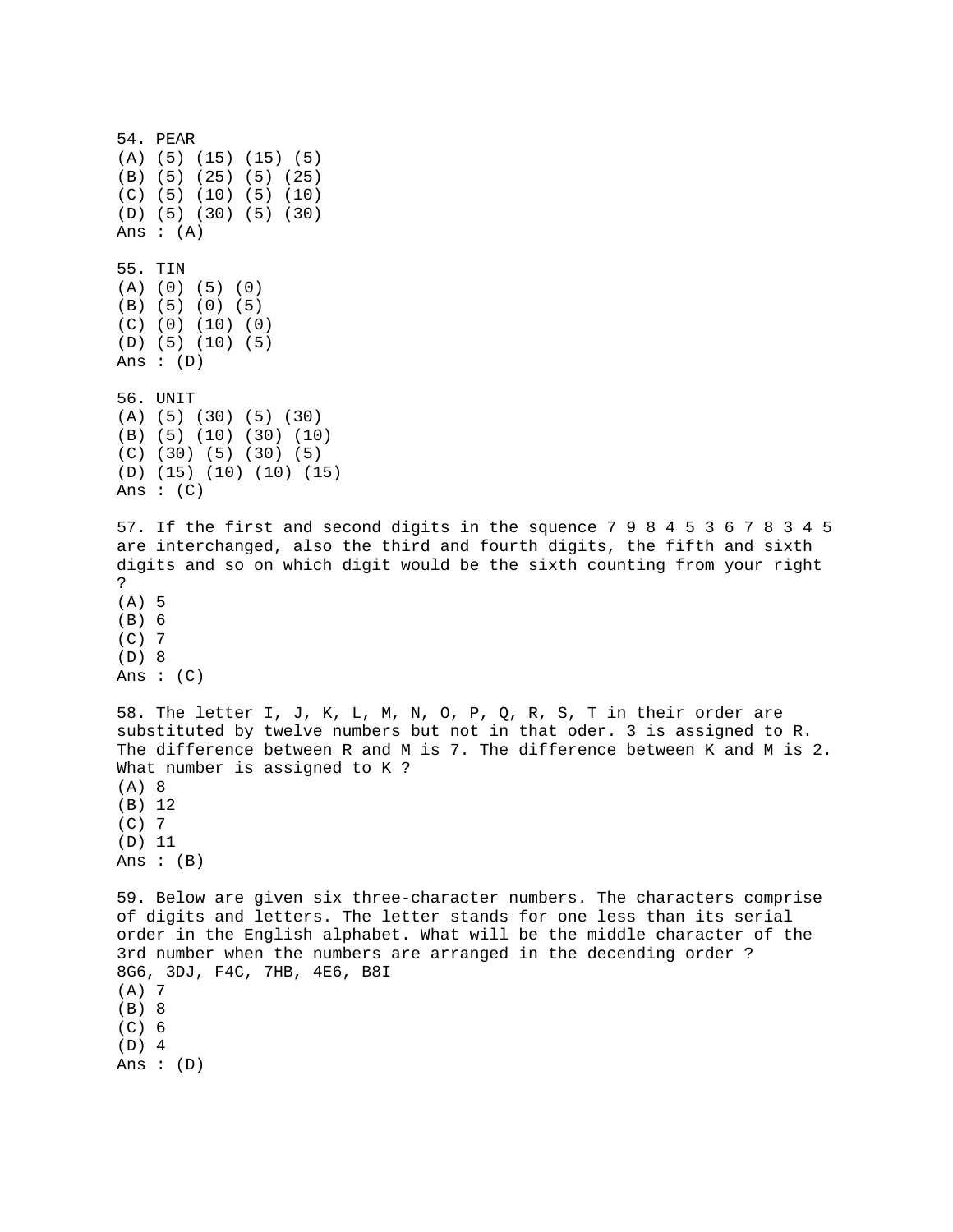60. Which of the following will be the third digit of the fourth number after the following numbers are arranged in descending order after reversing the positions of the digits within each number ? 645, 869, 458, 347, 981, 792 (A) 4 (B) 6 (C) 8 (D) 9 Ans : (A) 1. Which of the following stars lies nearest to our solar system ? (A) Barnard's Star (B) Sirius A (C) Alpha Centauri A (D) Proxima Centauri Ans :  $(D)$ 2. Of the total water on the earth, fresh water reserves constitute approximately— (A) 5•8% (B) 4•5% (C) 2•59% (D) 1•2% Ans : (C) 3. The term 'Bishop' in sports is related to— (A) Chess (B) Hockey (C) Badminton (D) Bridge Ans  $:(A)$ 4. Yakshagan is the famous dance form of the State of— (A) Orissa (B) Andhra Pradesh (C) Tamil Nadu (D) Karnataka Ans :  $(D)$ 5. Balance of Payments means— (A) Difference between export and imports (B) Balance to be paid to the exporters (C) Balance to be paid to the industrialists (D) Balance coming in allocation of funds for States Ans :  $(A)$ 6. A light year is equivalent to about— (A) 365 days (B) Six million miles (C) Six billion miles (D) Six trillion miles Ans : (D)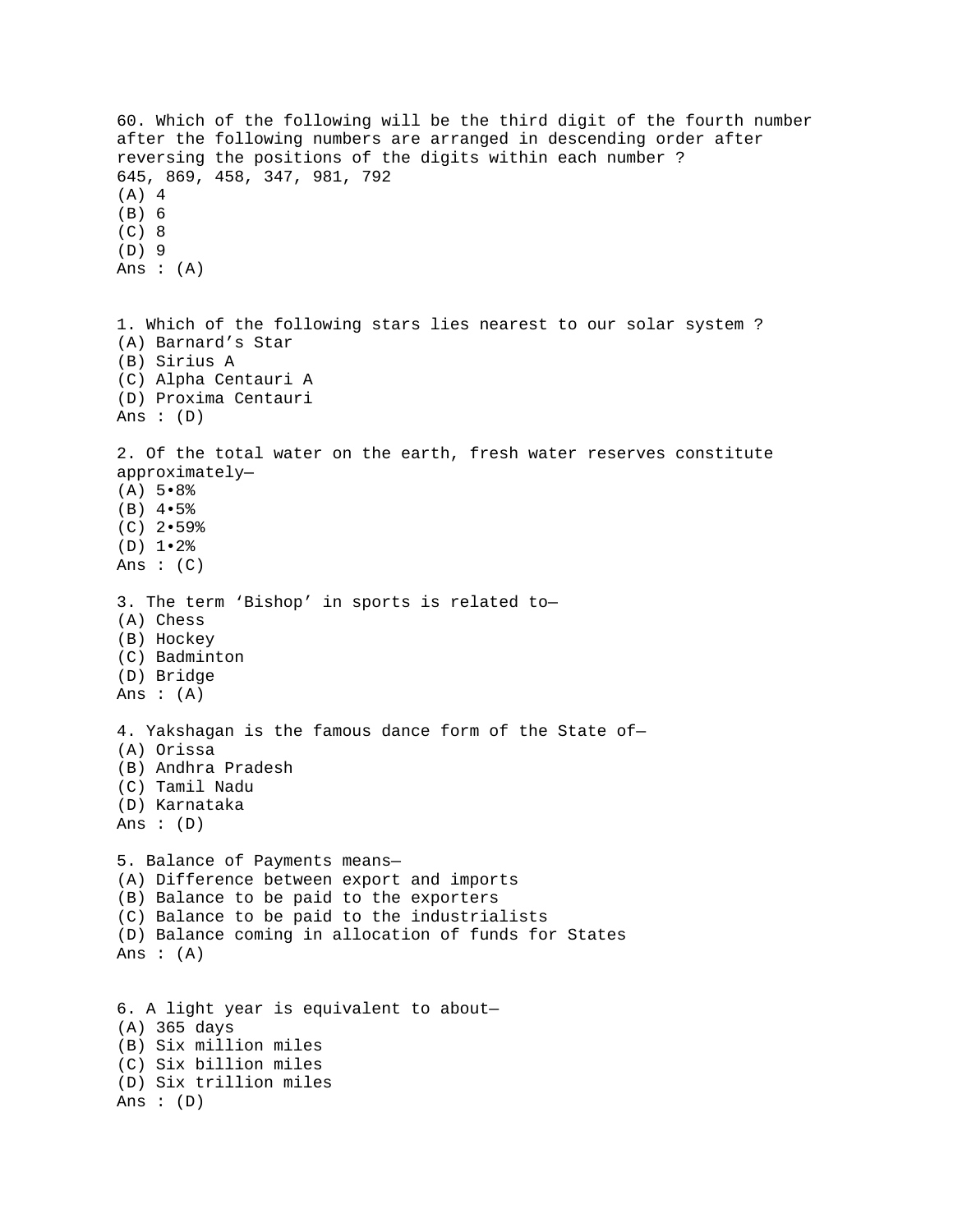7. Denmark, Iceland, Norway, Sweden and Finland are together called— (A) Slovakia (B) Scandinavia (C) Netherlands (D) Australasia Ans : (B) 8. The device used for locating submerged objects under sea is— (A) Sonar (B) Radar (C) Laser (D) Maser Ans  $:(A)$ 9. Which article of the Constitution provides the Parliament the power to ammend Constitution ? (A) 376 (B) 370 (C) 368 (D) 390 Ans  $: (C)$ 10. What is the name of the first successfully cloned deer ? (A) Dawn (B) Deluxe (C) Demor (D) Dewey Ans :  $(D)$ 11. The idea of motion pictures was propounded by— (A) N. R. Finsen (B) T. A. Edison (C) J. L. Baird (D) Berliner Ans :  $(B)$ 12. In Greek mythology, Apollo is the god of which of the following ? (A) Love (B) Peace (C) Prophecy (D) Medicine Ans :  $(C)$ 13. NASA's new space telescope is— (A) Wise (B) Rise (C) Barack (D) Telle Ans : (A) 14. Bull fighting is the national game of— (A) Italy (B) Poland